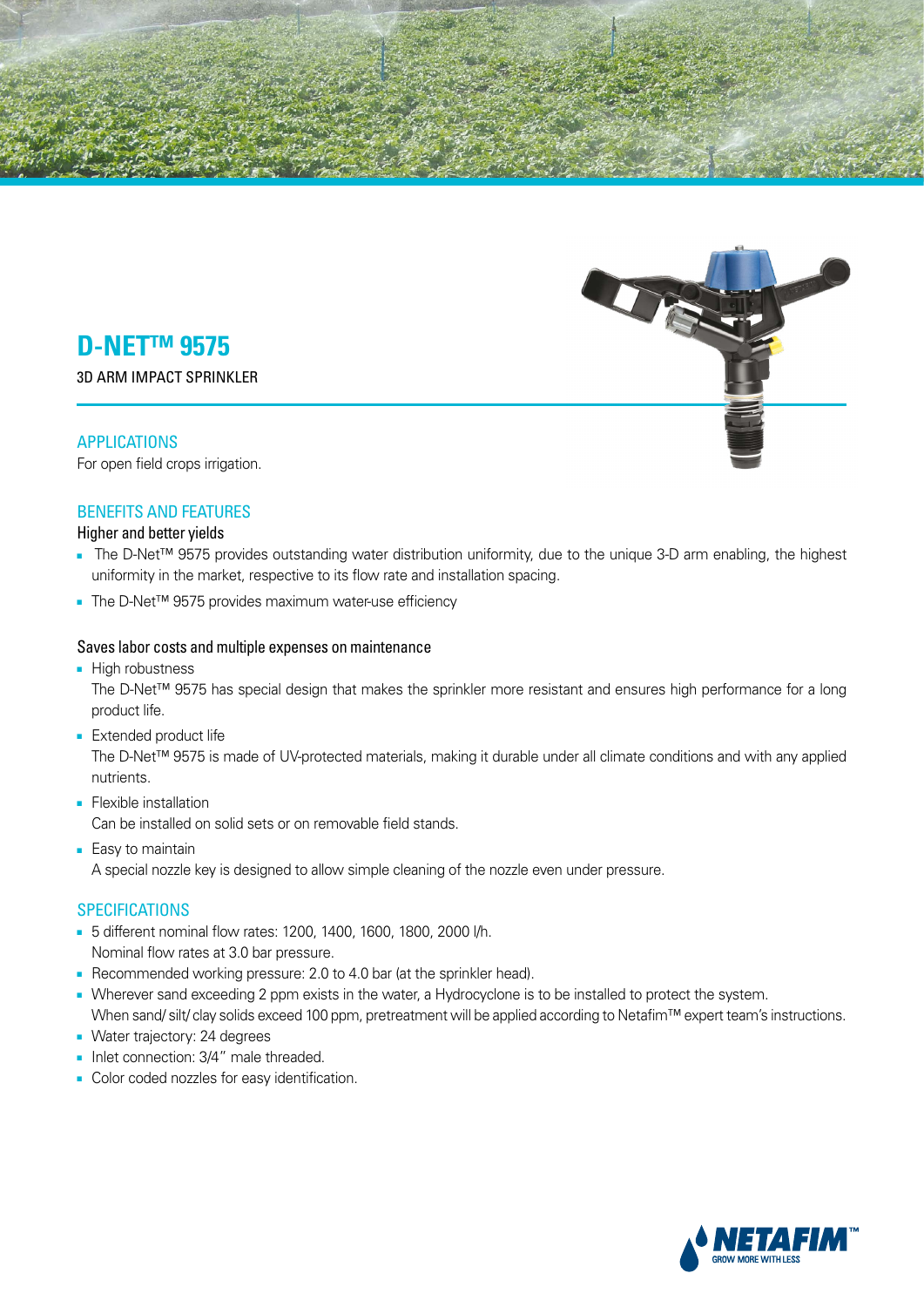### PERFORMANCE TABLE

#### RECTANGULAR SPACING

| <b>NOZZLE SIZE</b> | <b>CODE COLOR</b>   | <b>WORKING</b>  | <b>FLOW RATE</b> | <b>WETTED</b> | PRECIPITATION (MM/H) |                |                |                |                |                |
|--------------------|---------------------|-----------------|------------------|---------------|----------------------|----------------|----------------|----------------|----------------|----------------|
|                    |                     | <b>PRESSURE</b> |                  | DIAMETER*     | SPACING (M X M)      |                |                |                |                |                |
| (MM)               |                     | (BAR)           | (L/H)            | (M)           | $12 \times 12$       | $12 \times 15$ | $12 \times 18$ | $15 \times 15$ | $15 \times 18$ | $18 \times 18$ |
|                    |                     | 2.0             | 980              | 22.0          | 6.8                  | 5.4            | 4.5            | 4.4            |                |                |
|                    |                     | 2.5             | 1095             | 22.0          | 7.6                  | 6.1            | 5.1            | 4.9            |                |                |
| $3.57 + 2.5$       | Blue +<br>vellow    | 3.0             | 1200             | 23.0          | 8.3                  | 6.7            | 5.6            | 5.3            |                |                |
|                    |                     | 3.5             | 1296             | 24.0          | 9.0                  | 7.2            | 6.0            | 5.8            | 4.8            |                |
|                    |                     | 4.0             | 1385             | 24.0          | 9.6                  | 7.7            | 6.4            | 6.2            | 5.1            |                |
|                    |                     | 2.0             | 1145             | 23.0          | 8.0                  | 6.4            | 5.3            | 5.1            | 4.2            |                |
|                    |                     | 2.5             | 1280             | 24.0          | 8.9                  | 7.1            | 5.9            | 5.7            | 4.7            |                |
| $3.96 + 2.5$       | Green $+$<br>vellow | 3.0             | 1400             | 25.0          | 9.7                  | 7.8            | 6.5            | 6.2            | 5.2            |                |
|                    |                     | 3.5             | 1515             | 25.0          | 10.5                 | 8.4            | 7.0            | 6.7            | 5.6            |                |
|                    |                     | 4.0             | 1620             | 26.0          | 11.3                 | 9.0            | 7.5            | 7.2            | 6.0            | 5.0            |
|                    | $Grey +$<br>yellow  | 2.0             | 1306             | 23.0          | 9.1                  | 7.3            | 6.0            | 5.8            | 4.8            |                |
|                    |                     | 2.5             | 1460             | 25.0          | 10.1                 | 8.1            | 6.8            | 6.5            | 5.4            |                |
| $4.36 + 2.5$       |                     | 3.0             | 1600             | 25.0          | 11.1                 | 8.9            | 7.4            | 7.1            | 5.9            | 4.9            |
|                    |                     | 3.5             | 1727             | 26.0          | 12.0                 | 9.6            | 8.0            | 7.7            | 6.4            | 5.3            |
|                    |                     | 4.0             | 1846             | 26.0          | 12.8                 | 10.3           | 8.5            | 8.2            | 6.8            | 5.7            |
|                    | Yellow +<br>vellow  | 2.0             | 1471             | 22.0          | 10.2                 | 8.2            | 6.8            | 6.5            |                |                |
|                    |                     | 2.5             | 1645             | 25.0          | 11.4                 | 9.1            | 7.6            | 7.3            | 6.1            |                |
| $4.76 + 2.5$       |                     | 3.0             | 1800             | 26.0          | 12.5                 | 10.0           | 8.3            | 8.0            | 6.7            | 5.6            |
|                    |                     | 3.5             | 1946             | 27.0          | 13.5                 | 10.8           | 9.0            | 8.6            | 7.2            | 6.0            |
|                    |                     | 4.0             | 2081             | 28.0          | 14.5                 | 11.6           | 9.6            | 9.2            | 7.7            | 6.4            |
|                    |                     | 2.0             | 1632             | 22.0          | 11.3                 | 9.1            | 7.6            | 7.3            |                |                |
|                    |                     | 2.5             | 1825             | 25.0          | 12.7                 | 10.1           | 8.4            | 8.1            | 6.8            |                |
| $5.10 + 2.5$       | Black $+$<br>yellow | 3.0             | 2000             | 27.0          | 13.9                 | 11.1           | 9.3            | 8.9            | 7.4            | 6.2            |
|                    |                     | 3.5             | 2160             | 28.0          | 15.0                 | 12.0           | 10.0           | 9.6            | 8.0            | 6.7            |
|                    |                     | 4.0             | 2310             | 29.0          | 16.0                 | 12.8           | 10.7           | 10.3           | 8.6            | 7.1            |

#### TRIANGULAR SPACING

| <b>NOZZLE SIZE</b> | <b>CODE COLOR</b>   | <b>WORKING</b>  | <b>FLOW RATE</b> | <b>WETTED</b> | PRECIPITATION (MM/H)<br>SPACING (M X M) |                |                |                |                |                |
|--------------------|---------------------|-----------------|------------------|---------------|-----------------------------------------|----------------|----------------|----------------|----------------|----------------|
|                    |                     | <b>PRESSURE</b> |                  | DIAMETER*     |                                         |                |                |                |                |                |
| (MM)               |                     | (BAR)           | (L/H)            | (M)           | $12 \times 12$                          | $12 \times 15$ | $12 \times 18$ | $15 \times 15$ | $15 \times 18$ | $18 \times 18$ |
|                    |                     | 2.0             | 980              | 22.0          | 6.8                                     | 5.4            | 4.5            | 4.4            | 3.6            |                |
|                    |                     | 2.5             | 1095             | 22.0          | 7.6                                     | 6.1            | 5.1            | 4.9            | 4.1            |                |
| $3.57 + 2.5$       | Blue +<br>yellow    | 3.0             | 1200             | 23.0          | 8.3                                     | 6.7            | 5.6            | 5.3            | 4.4            |                |
|                    |                     | 3.5             | 1296             | 24.0          | 9.0                                     | 7.2            | 6.0            | 5.8            | 4.8            |                |
|                    |                     | 4.0             | 1385             | 24.0          | 9.6                                     | 7.7            | 6.4            | 6.2            | 5.1            | 4.3            |
|                    |                     | 2.0             | 1145             | 23.0          | 8.0                                     | 6.4            | 5.3            | 5.1            | 4.2            | 3.5            |
|                    |                     | 2.5             | 1280             | 24.0          | 8.9                                     | 7.1            | 5.9            | 5.7            | 4.7            | 4.0            |
| $3.96 + 2.5$       | Green +<br>yellow   | 3.0             | 1400             | 25.0          | 9.7                                     | 7.8            | 6.5            | 6.2            | 5.2            | 4.3            |
|                    |                     | 3.5             | 1515             | 25.0          | 10.5                                    | 8.4            | 7.0            | 6.7            | 5.6            | 4.7            |
|                    |                     | 4.0             | 1620             | 26.0          | 11.3                                    | 9.0            | 7.5            | 7.2            | 6.0            | 5.0            |
|                    | $Grey +$<br>yellow  | 2.0             | 1306             | 23.0          | 9.1                                     | 7.3            | 6.0            | 5.8            | 4.8            | 4.0            |
|                    |                     | 2.5             | 1460             | 25.0          | 10.1                                    | 8.1            | 6.8            | 6.5            | 5.4            | 4.5            |
| $4.36 + 2.5$       |                     | 3.0             | 1600             | 25.0          | 11.1                                    | 8.9            | 7.4            | 7.1            | 5.9            | 4.9            |
|                    |                     | 3.5             | 1727             | 26.0          | 12.0                                    | 9.6            | 8.0            | 7.7            | 6.4            | 5.3            |
|                    |                     | 4.0             | 1846             | 26.0          | 12.8                                    | 10.3           | 8.5            | 8.2            | 6.8            | 5.7            |
|                    |                     | 2.0             | 1471             | 22.0          | 10.2                                    | 8.2            | 6.8            | 6.5            | 5.4            |                |
|                    |                     | 2.5             | 1645             | 25.0          | 11.4                                    | 9.1            | 7.6            | 7.3            | 6.1            | 5.1            |
| $4.76 + 2.5$       | Yellow +<br>yellow  | 3.0             | 1800             | 26.0          | 12.5                                    | 10.0           | 8.3            | 8.0            | 6.7            | 5.6            |
|                    |                     | 3.5             | 1946             | 27.0          | 13.5                                    | 10.8           | 9.0            | 8.6            | 7.2            | 6.0            |
|                    |                     | 4.0             | 2081             | 28.0          | 14.5                                    | 11.6           | 9.6            | 9.2            | 7.7            | 6.4            |
|                    |                     | 2.0             | 1632             | 22.0          | 11.3                                    | 9.1            | 7.6            | 7.3            | 6.0            |                |
|                    |                     | 2.5             | 1825             | 25.0          | 12.7                                    | 10.1           | 8.4            | 8.1            | 6.8            | 5.6            |
| $5.10 + 2.5$       | $Black +$<br>yellow | 3.0             | 2000             | 27.0          | 13.9                                    | 11.1           | 9.3            | 8.9            | 7.4            | 6.2            |
|                    |                     | 3.5             | 2160             | 28.0          | 15.0                                    | 12.0           | 10.0           | 9.6            | 8.0            | 6.7            |
|                    |                     | 4.0             | 2310             | 29.0          | 16.0                                    | 12.8           | 10.7           | 10.3           | 8.6            | 7.1            |

 $*$  At least 0.5 mm/h

WWW.NETAFIM.COM

\*\*Performance table prepared under laboratory conditions, sprinkler head 1.0 meter above ground  $SU = 86\%$   $SU = 88\%$  and  $88\%$   $SU = 86\%$  and  $88\%$   $SU = 86\%$